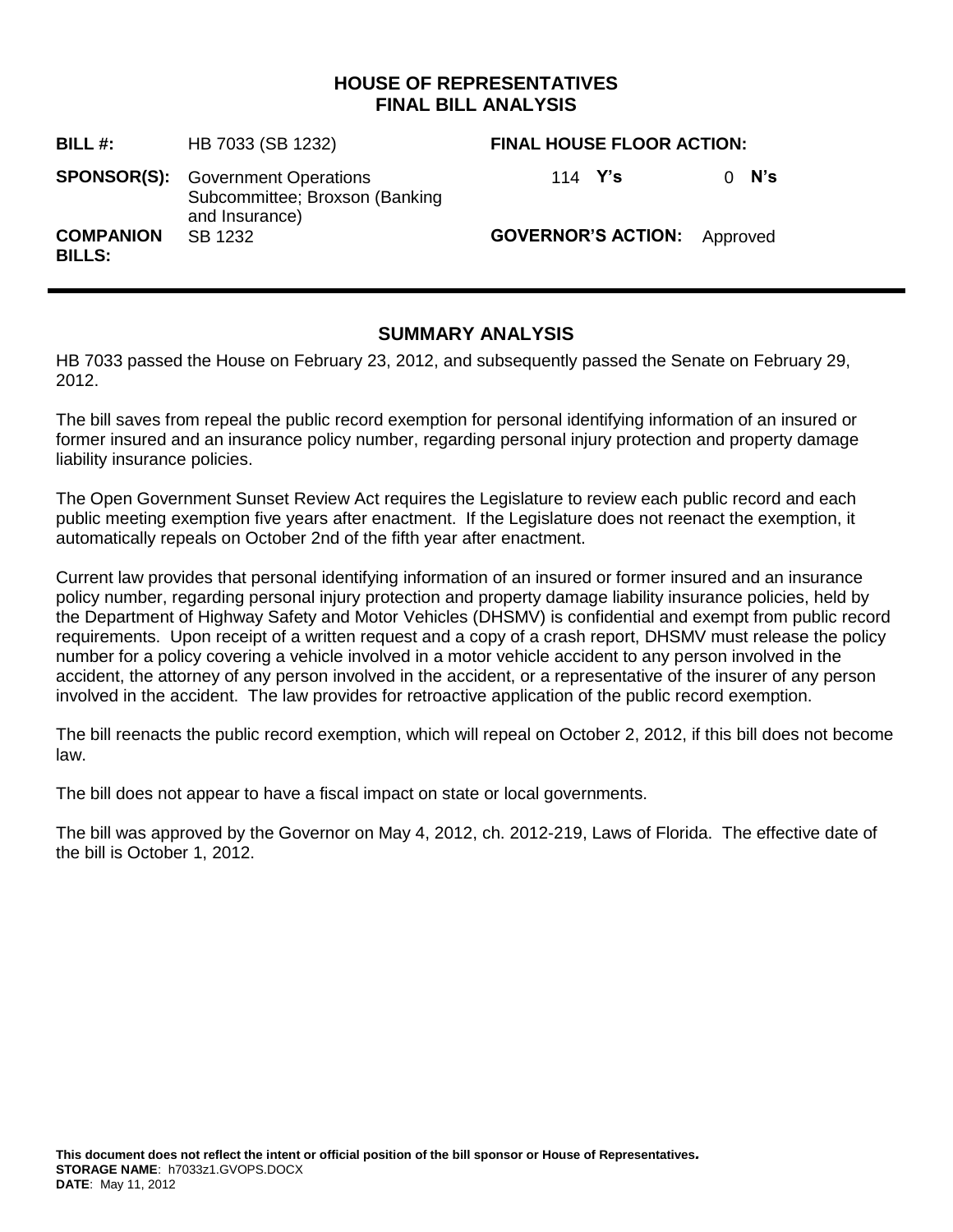# **I. SUBSTANTIVE INFORMATION**

## A. EFFECT OF CHANGES:

## **Background**

#### Open Government Sunset Review Act

The Open Government Sunset Review Act<sup>1</sup> sets forth a legislative review process for newly created or substantially amended public record or public meeting exemptions. It requires an automatic repeal of the exemption on October 2nd of the fifth year after creation or substantial amendment, unless the Legislature reenacts the exemption.

The Act provides that a public record or public meeting exemption may be created or maintained only if it serves an identifiable public purpose. In addition, it may be no broader than is necessary to meet one of the following purposes:

- Allows the state or its political subdivisions to effectively and efficiently administer a governmental program, which administration would be significantly impaired without the exemption.
- Protects sensitive personal information that, if released, would be defamatory or would jeopardize an individual's safety; however, only the identity of an individual may be exempted under this provision.
- Protects trade or business secrets.  $\bullet$

If, and only if, in reenacting an exemption that will repeal, the exemption is expanded (essentially creating a new exemption), then a public necessity statement and a two-thirds vote for passage are required.<sup>2</sup> If the exemption is reenacted with grammatical or stylistic changes that do not expand the exemption, if the exemption is narrowed, or if an exception to the exemption is created<sup>3</sup> then a public necessity statement and a two-thirds vote for passage are not required.

#### No-Fault Motor Vehicle Insurance

Under a no-fault insurance system, medical and other benefits are provided without regard to fault in return for limitations on lawsuits for non-economic damages.

In Special Session C of 2007, the Legislature passed CS/HB 13C, which revived and reenacted the Florida Motor Vehicle No-Fault Law (No-Fault Law), effective January 1, 2008.<sup>4</sup> The No-Fault Law requires every owner and registrant of a motor vehicle that is required to be licensed and registered in this state to maintain \$10,000 worth of first-party insurance known as personal injury protection,<sup>5</sup> and \$10,000 worth of property damage liability coverage.<sup>6</sup>

Insurers must notify the named insured, in writing, that a cancellation or nonrenewal of the required policies will be reported to the Department of Highway Safety and Motor Vehicles (DHSMV), and that failure to maintain such coverage will result in the loss of registration and driving privileges in this state. Also, the notification must include the amount of the reinstatement fees. The insurer, however, is not civilly liable for failing to provide notice. $<sup>7</sup>$ </sup>

To ensure compliance with the No-Fault Law, every insurer issuing either of the required policies must

 $\overline{a}$ 

<sup>1</sup> *See* s. 119.15, F.S.

 $2^{2}$  Section 24(c), Art. I of the State Constitution.

 $3$  An example of an exception to a public record exemption would be allowing another agency access to confidential or exempt records.

<sup>4</sup> *See* Chapter 2007-324, L.O.F.; codified as ss. 627.730 - 627.7405, F.S.

<sup>5</sup> *See* ss. 627.733 and 627.736, F.S.

<sup>6</sup> *See* s. 324.022, F.S.

<sup>7</sup> *See* s. 324.0221(1)(b), F.S.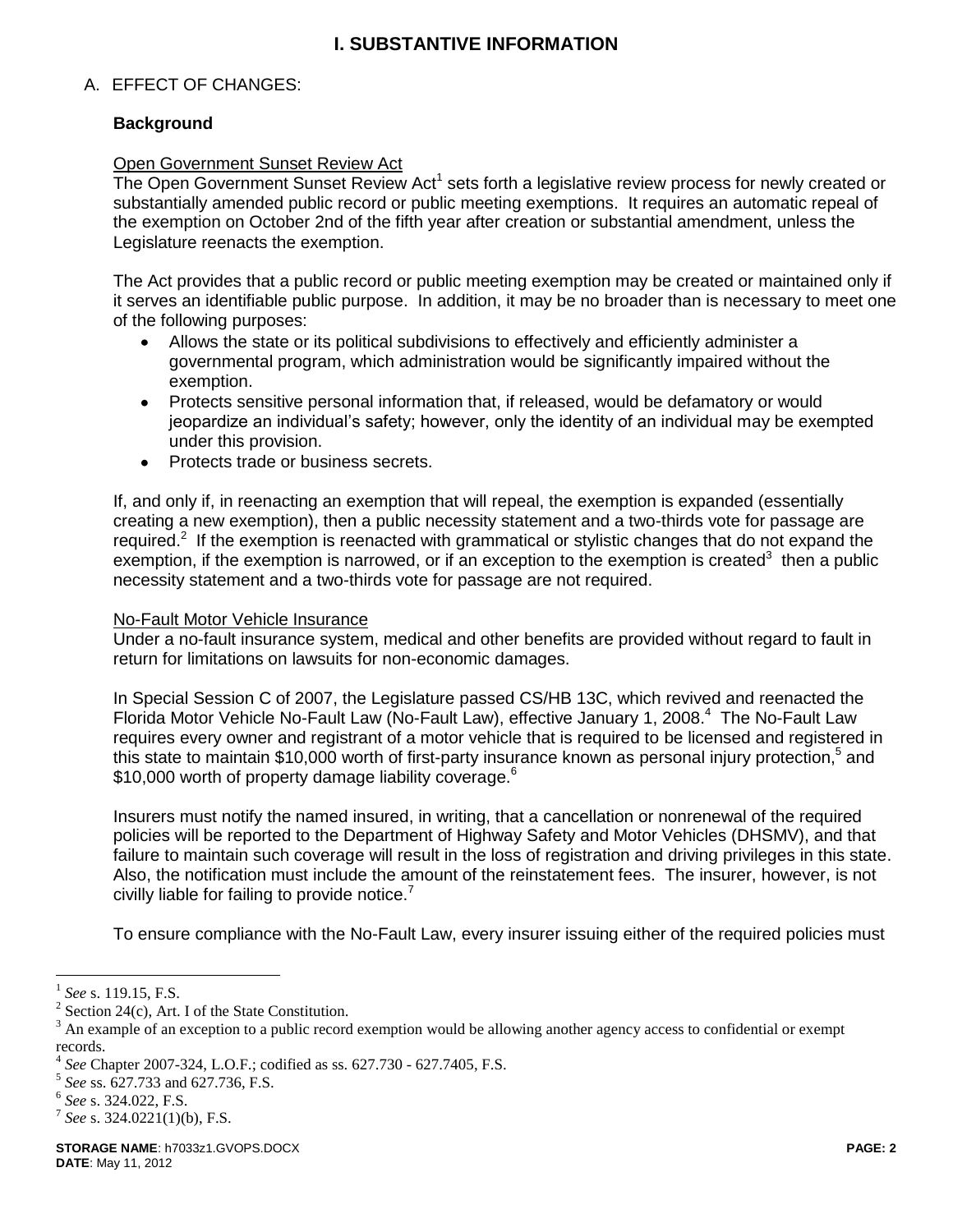report information regarding renewal, cancellation, or nonrenewal to DHSMV within 45 days of the effective date or within 30 days of the issuance of a new policy. The failure of an insurer to file the proper reports to DHSMV constitutes a violation of the Florida Insurance Code.<sup>8</sup> DHSMV only uses the information for enforcement and regulatory purposes.

### Public Record Exemption under Review

Current law provides that personal identifying information of an insured or former insured and an insurance policy number, regarding personal injury protection and property damage liability insurance policies, held by DHSMV is confidential and exempt<sup>9</sup> from public record requirements. Upon receipt of a written request and a copy of a crash report,  $10$  DHSMV must release the policy number for a policy covering a vehicle involved in a motor vehicle accident to:

- Any person involved in the accident;
- The attorney of any person involved in the accident; or
- A representative of the insurer of any person involved in the accident.<sup>11</sup>

The law provides for retroactive application of the public record exemption.<sup>12</sup>

Pursuant to the Open Government Sunset Review Act, the exemption will repeal on October 2, 2012, unless reenacted by the Legislature.<sup>13</sup>

## **Effect of Bill**

The bill removes the repeal date, thereby reenacting the public record exemption for personal identifying information of an insured or former insured and an insurance policy number held by DHSMV. It also codifies in law the original effective date of the exemption for purposes of determining when retroactive application took effect.

# **II. FISCAL ANALYSIS & ECONOMIC IMPACT STATEMENT**

- A. FISCAL IMPACT ON STATE GOVERNMENT:
	- 1. Revenues: None.
	- 2. Expenditures: None.

## B. FISCAL IMPACT ON LOCAL GOVERNMENTS:

- 1. Revenues: None.
- 2. Expenditures: None.

 $\overline{a}$ 

<sup>8</sup> *See* s. 324.0221(1)(a), F.S.

<sup>&</sup>lt;sup>9</sup> There is a difference between records the Legislature designates as exempt from public record requirements and those the Legislature deems confidential and exempt. A record classified as exempt from public disclosure may be disclosed under certain circumstances. (*See WFTV, Inc. v. The School Board of Seminole*, 874 So.2d 48, 53 (Fla. 5th DCA 2004), review denied 892 So.2d 1015 (Fla. 2004); *City of Riviera Beach v. Barfield*, 642 So.2d 1135 (Fla. 4th DCA 1994); *Williams v. City of Minneola*, 575 So.2d 687 (Fla. 5th DCA 1991) If the Legislature designates a record as confidential and exempt from public disclosure, such record may not be released, by the custodian of public records, to anyone other than the persons or entities specifically designated in the statutory exemption. (*See* Attorney General Opinion 85-62, August 1, 1985).

Sections 316.065, 316.066, and 316.068, F.S., provide crash report requirements.

 $11$  Section 324.242(2), F.S.

 $12$  Section 324.242(3), F.S.

<sup>&</sup>lt;sup>13</sup> Section 324.242(4), F.S.